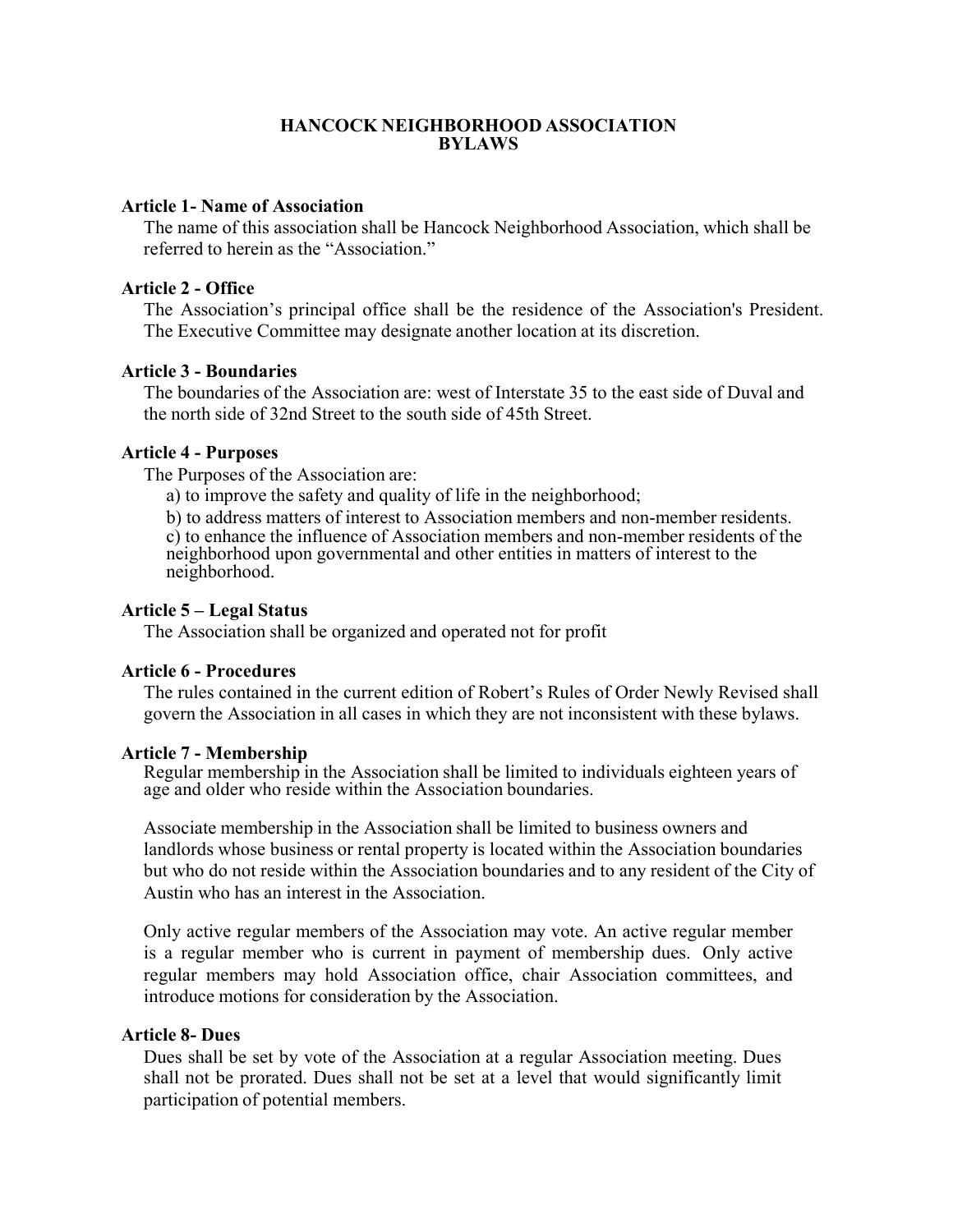The Association's fiscal year shall run from January 1 to December 31.

# **Article 9- Voting**

A quorum for a regular meeting of the Association shall be at least ten (10) active regular members. A quorum is necessary for the transaction of any Association business. An affirmative vote of more than one half  $\left(\frac{1}{2}\right)$  of the quorum shall be binding on the Association with the exception that an affirmative vote of two thirds (2/3) of the quorum is required to amend these bylaws or to remove an officer from office.

Voting shall be by voice vote or a show of hands at the discretion of the presiding officer. Voting shall be by secret ballot at the request of any voting member. Voting for Association officers shall be by secret ballot or acclamation.

# **Article 10- Officers**

The following officers shall be elected at the first regular meeting of the Association of the fiscal year. Officers shall take office immediately upon election. Officers shall serve without pay. After the first elections after the adoption of these bylaws, nominations for future officers shall be submitted from the floor during a regular meeting at least one month prior to the election. Notice of the election shall be given at least one month prior to the election; notice shall include the time, place and nominees for election.

Elected officials of political entities or subdivisions may not serve as Association officers.

The following positions are officers: President, Vice-president, Secretary, and Treasurer.

The President shall coordinate all activities of the Association. The President shall preside over Association meetings, appoint members to committees and the CANPAC representatives, establish ad hoc committees, assign duties to officers and members as required, and serve as the official representative for the Association. The President shall be responsible for receiving site plans and other zoning information at any time there is not a chairperson for the Zoning committee. The President shall be responsible for attending and ensuring that a designate attend all meetings of the Austin Neighborhoods Council or its successor.

The Vice-president shall serve the Association in the absence of the President. The Vicepresident shall be responsible for notifying all members of meetings at least seven days prior to the date of the meeting. The Vice-president shall be in charge of the program and arrangements for all regular meetings. The Vice-president shall perform additional duties as assigned by the President.

The Secretary shall be responsible for keeping and organizing all records and documents, with the exception of fiscal records, for the Association. The Secretary is responsible for taking minutes at all Association meetings.

The Treasurer shall be responsible for all monies and fiscal records of the Association. The Treasurer shall maintain a roster of the membership of the Association, including a list of all active regular members.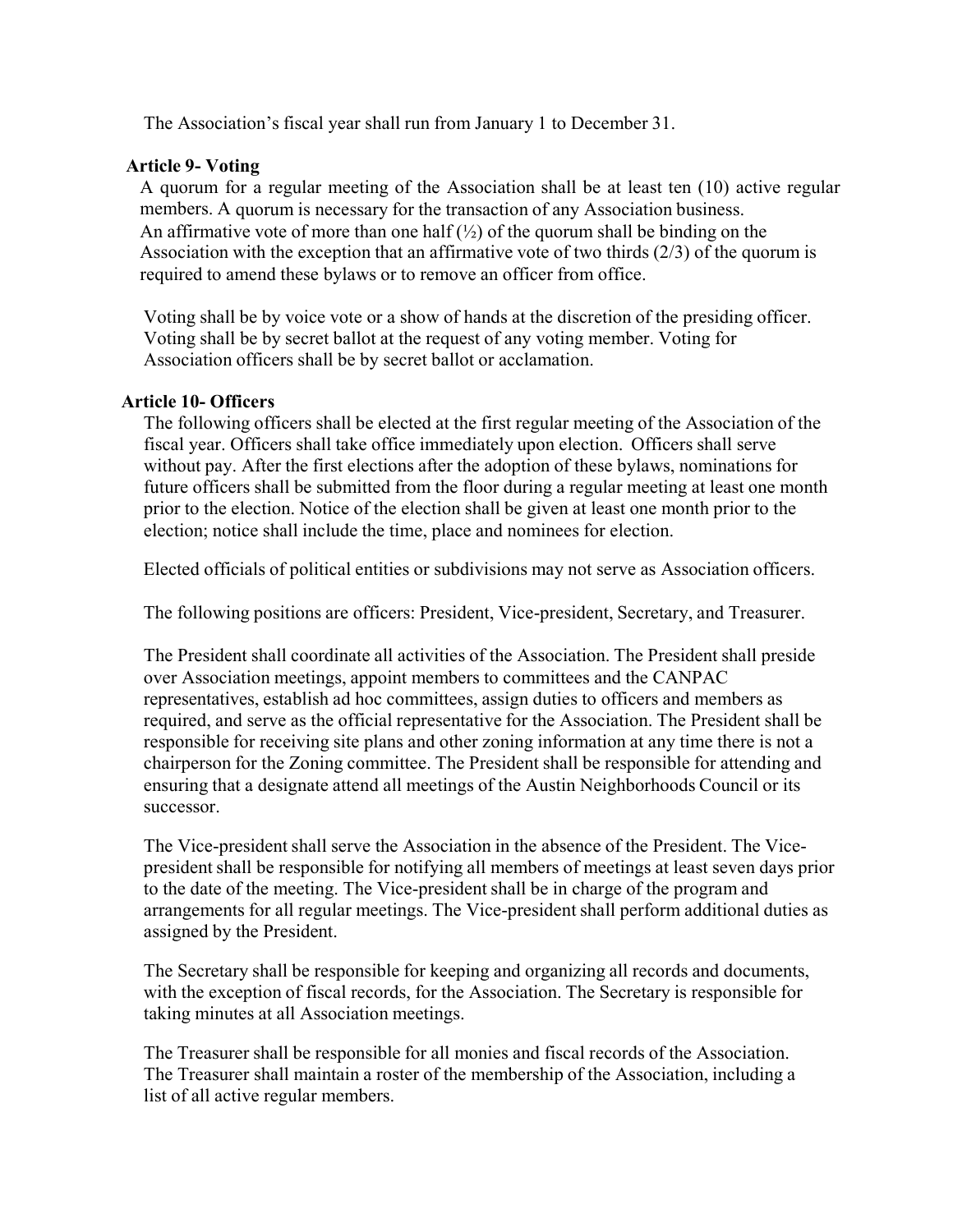The officers shall collectively serve as the Executive Committee of the Association. Executive Committee decisions shall be determined by a majority vote of the officers. The President of the Association shall server as chairperson of the Executive Committee. The Executive Committee shall meet as required.

The Executive Committee shall be empowered to conduct the business of the Association between membership meetings. It shall make recommendations for action and policy to the general membership. In case of necessity, it shall be empowered to determine policy positions by a two-thirds vote of the Committee, but such policy shall be in the name of the Hancock Neighborhood Association Executive Committee.

In the event of a vacancy in any office, the Executive Committee shall appoint an active regular member to fill the vacant office until a new officer is elected by the membership.

Any officer may be removed from office at any regular meeting of the Association by a vote of two thirds (2/3) of the quorum, provided that reasonable notice that the removal vote will be proposed is furnished to the membership at least seven (7) days prior to the meeting.

#### **Article 11 – Committees**

The following are standing committees of the Association: Executive, Zoning and Development, Parks and Natural Environment, Newsletter, Membership, and Transportation.

Each standing committee shall have a chairperson who is appointed by the President and shall serve for one year. Ad hoc committees may be appointed by the Executive Committee as needed.

#### Zoning Committee

The mission of the Zoning committee is to review development proposals and variance requests, taking into consideration the nature and characteristics of the neighborhood and consistency with the adopted neighborhood plan.

#### Parks and Natural Environment Committee

The mission of the Parks and Natural Environment committee is increase and preserve greenspace, protect natural resources such as our urban forest, and ensure the well being of the Hancock Recreation Center and Golf Course.

#### The Newsletter Committee

The mission of the Newsletter committee is to gather content, sale advertising, and publish on a regular cycle the Association newsletter for neighborhood-wide distribution.

#### Membership Committee

The composition of the Membership Committee includes designated Quadrant Leaders. The mission of the Membership committee is to work with the general membership to enlarge the Association, encourage participation in Committees and events, introduce new members, and to organize social events for the benefit of the membership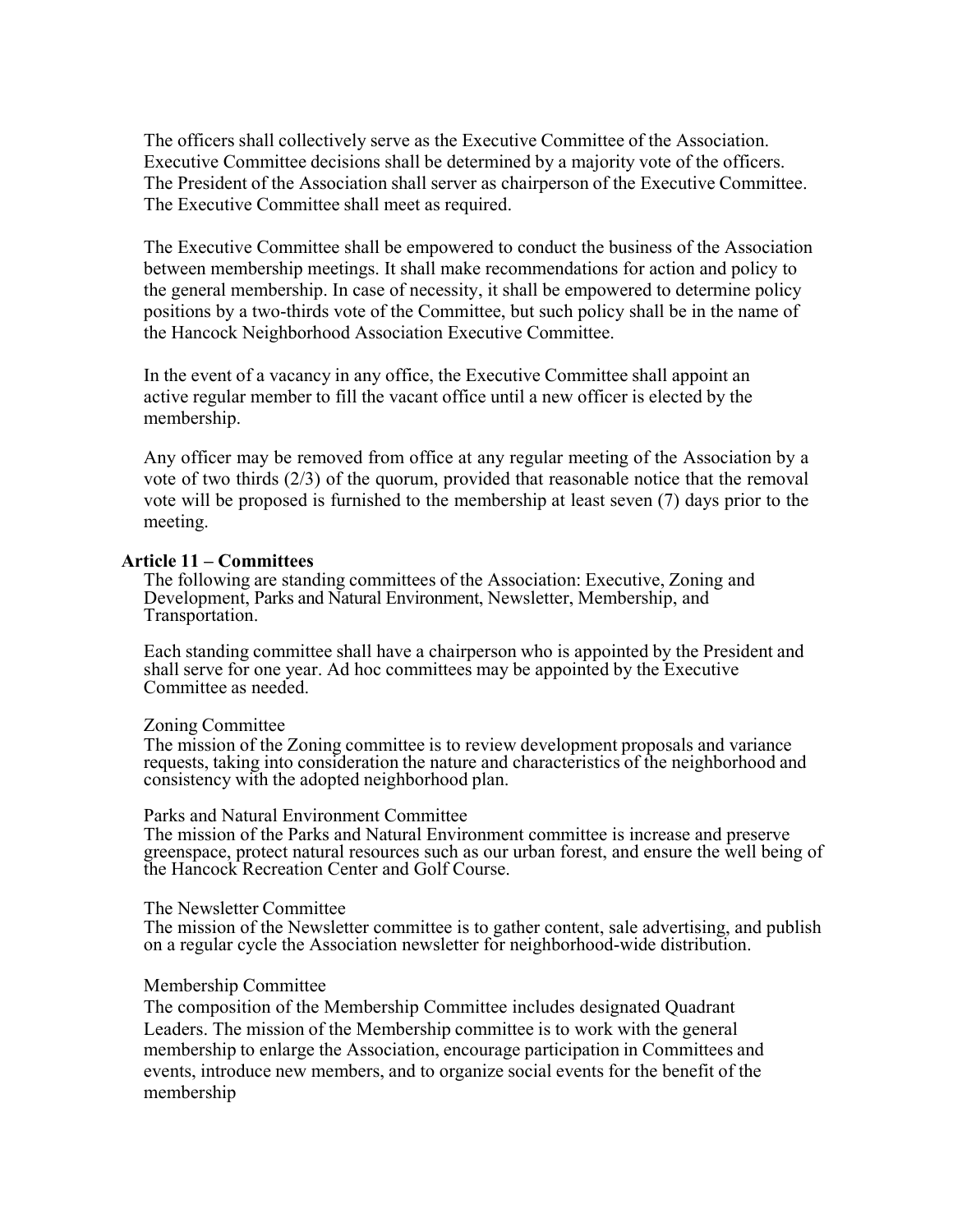## Transportation Committee

The mission of the Transportation committee is to review vehicular movement, bicycle and pedestrian safety, and non-residential parking throughout the neighborhood.

# **Article 12 – Finance**

The Association shall be financed by membership dues and fundraising. The Treasurer shall be authorized to pay bills of the Association, except that individual expenditures greater than one hundred dollars (\$100) must be approved by the Executive Committee prior to payment and reported to membership.

# **Article 13- Regular Meetings**

Regular meetings of the Association shall be held on the third Wednesday of odd numbered months. The time and location for the meetings shall be set by the Executive **Committee** 

Meetings shall be announced on the Association website and by flyer, signs, or by any method reasonably calculated to inform the membership and neighborhood residents.

Agenda items for regular meetings shall be submitted to an officer at least one week prior to a regular meeting. Emergency items will be considered at a regular meeting if a majority of the quorum so votes.

## **Article 14 - Special Meetings**

Special meetings may be called by the President, by written request of any two officers, or by written request of at least ten (10) percent of the active regular membership. Only business specified in the call may be transacted.

Written notice of the time, location, and specific purpose for the special meeting shall be distributed to all active members at least five (5) days prior to the date of the special meeting.

No special meeting can be conducted without a quorum of the active regular membership of the Association.

# **Article 15 – Political Activity**

The Association shall not endorse any candidate for any political office. Candidates for political office may attend, upon invitation, regular meetings of the Association or candidate forums sponsored by the Association provided all candidates for the position are also invited and receive equal opportunity to address the meeting.

The Association may endorse referenda and Constitutional amendments and may take official positions on any issue related to the Association's purposes upon approval of a majority of the quorum present at a meeting.

# **Article 16- Equal Opportunity Statement**

The Association shall be open to all eligible persons regardless of race, creed, gender, marital status, sexual orientation, or physical disability.